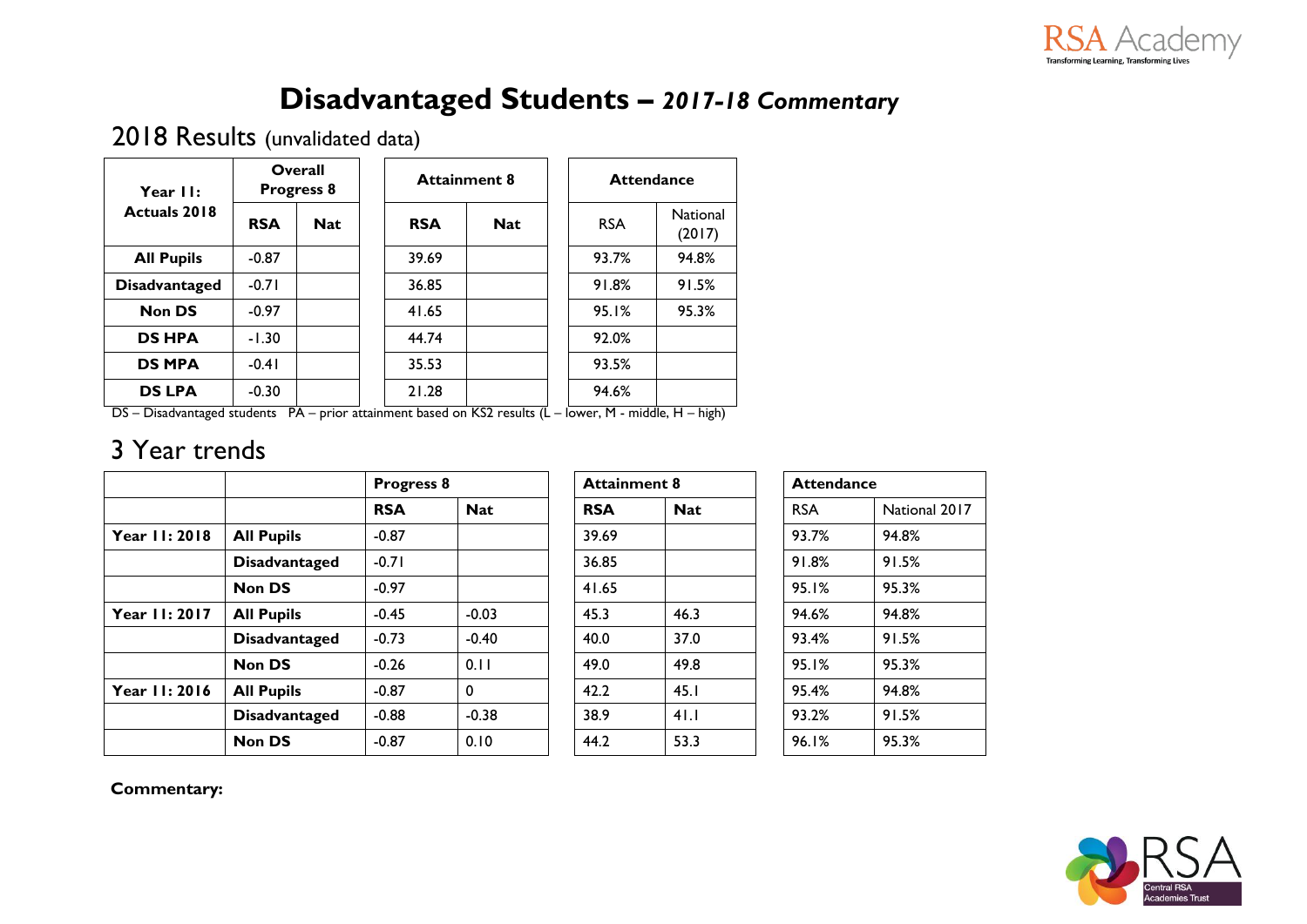

- The gap in attainment has narrowed, however attainment for all groups is less than 2017 (unvalidated data currently) Non disadvantaged students attainment is still higher than all others, however progress of the disadvantages pupils is better than all other pupils. The gap between disadvantaged HPA students and all others is wider than that between MPA and LPA and will be a key target for 2018-19.
- In the English, Maths, Ebacc and Other elements, there is a significant gap between disadvantaged and all other, with disadvantaged making better progress.
- Attendance for DS students is lower than non-DS students, and mirrors national patterns, however our PP students have better attendance than PP students nationally, whilst other groups have lower than average attendance.

## Disadvantaged Students 2017-18 Commentary

The Disadvantaged Students is additional Government funding for publicly funded schools in England to raise the attainment of disadvantaged pupils and close the gap between them and their peers. Pupil premium funding for 2017/18 for 399 pupils (42%) was £359,287

This report documents how RSA Tipton used this funding and how the eligible pupils have performed in comparison to the rest of the school pupils as well as in comparison to local and national data.

The academy has used the funding to employ and part fund members of staff to provide support to Pupil Premium students and also to implement a variety of initiatives aimed at raising the attainment of eligible pupils and reducing the achievement gap.

#### **Addressing Individual Needs**

Educational support staff are equally important in closing the gap for Disadvantaged Students youngsters. Mentoring, Safeguarding and Behaviour specialists are all employed to deal with issues within students' lives, as does support from the school nurse service and attendance officer. The school has created a supportive learning environment to aid students who are falling behind on their studies.

A large portion of the funding goes to supporting students' equality of opportunity. This included, but is not exclusive to, free resources such as: revision guides, stationery, peripatetic music tuition, trips and after school activities with no charge.

### **Key Principles**

Disadvantaged Students funding was used to support a raft of interventions around the 38% of students with Disadvantaged Students status in Year 11 and the students with this status throughout the other year groups. The key principles of the use of our Disadvantaged Students funding are addressing individual need where there are difficult circumstances and providing strong additional academic support for our Disadvantaged Students with the allocated funding.

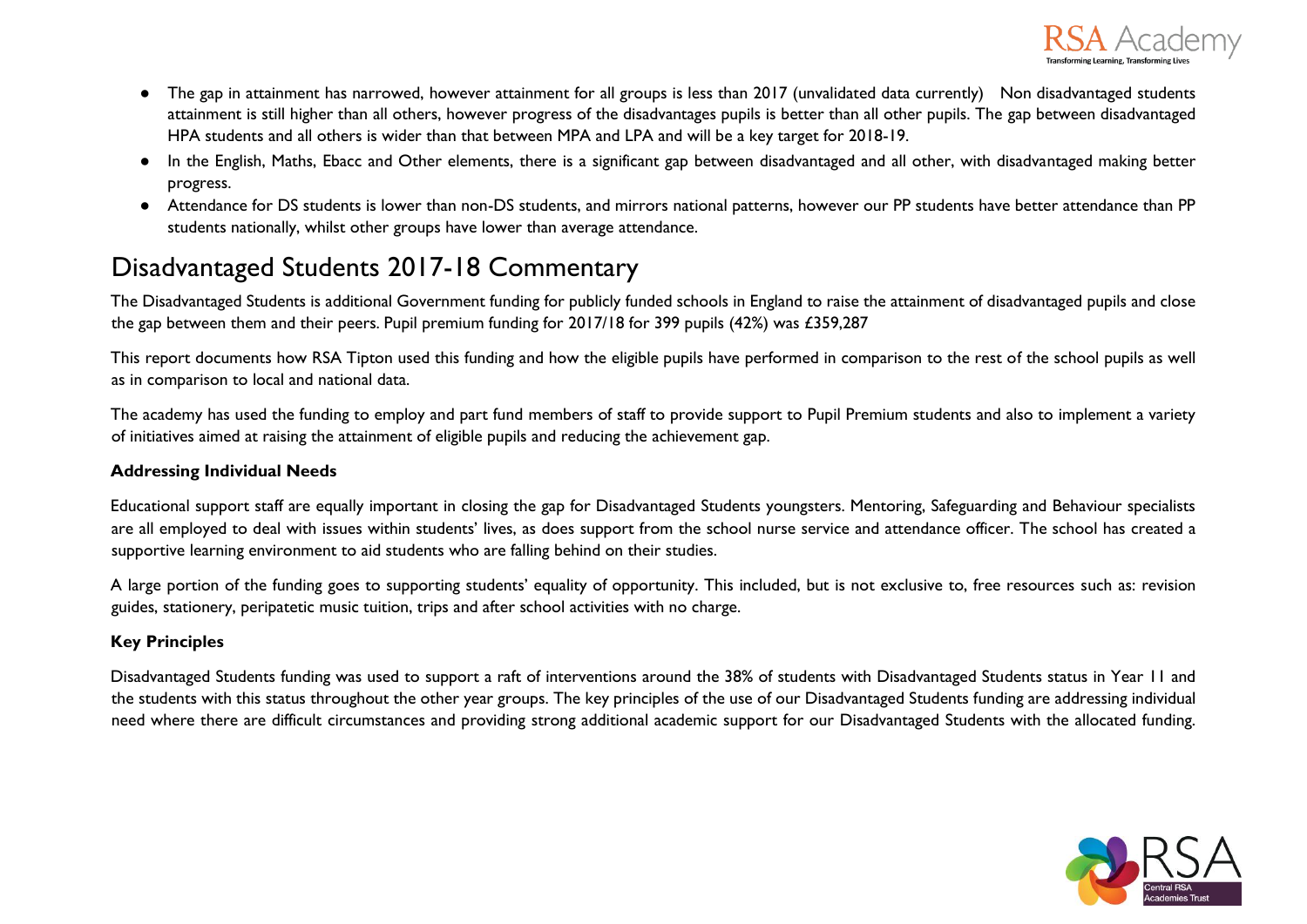

# PP Financial Spend 2017-18

|                                       |              |            | <b>Funded by DS Allocation</b>                                |           |
|---------------------------------------|--------------|------------|---------------------------------------------------------------|-----------|
| <b>Item of Expenditure</b>            | <b>Spend</b> |            | (usually pro rata on the basis of % DS<br>students supported) |           |
| Revision Guides - Yr 10 and 11        | £            | 3,800.43   | £                                                             | 1,444.16  |
| <b>FSM</b>                            | £            | 53,326.71  | £                                                             | 53,326.71 |
| School Uniform - Support              | £            | 9,039.01   | £                                                             | 3,434.82  |
| <b>Enrichment Activities</b>          | £            | 1,359.92   | £                                                             | 516.77    |
| <b>Accelerated Reader</b>             | £            | 12,390.47  | £                                                             | 4,708.38  |
| Maths Wizz                            | £            | 8,438.82   | £                                                             | 3,206.75  |
| Lexia                                 | £            | 309.33     | £                                                             | 117.55    |
| Counselling                           | £            | 5,500.00   | £                                                             | 2,090.00  |
| Connexions                            | £            | 4,896.00   | £                                                             | 2,741.76  |
| Alternative provision                 | £            | 109,854.76 | £                                                             | 41,744.81 |
| <b>GL Assessments</b>                 | £            | 24,178.44  | £                                                             | 15,499.00 |
| external PP review                    |              |            | £                                                             | 1,200.00  |
| <b>SEN</b> resources                  | £            | 558.44     | £                                                             | 212.21    |
| <b>Trips</b>                          |              |            | £                                                             | 1,359.92  |
| Disadvantaged support                 |              |            | £                                                             | 9039.01   |
| <b>Staff Support Initiatives</b>      |              |            | £                                                             |           |
| mandatory session 6 staffing for Y7   | £            | 108,296.00 | £                                                             | 49,816.16 |
| Student support                       | £            | 143,629.00 | £                                                             | 54,579.02 |
| PP champion extra leadership capacity | £            | 45,296.00  | £                                                             | 25,365.76 |
| LRC Hub staffing                      | £            | 35,872.00  | £                                                             | 13,631.36 |
| <b>CEIAG</b> co-ordinator             | £            | 34,567.00  | £                                                             | 13,135.46 |

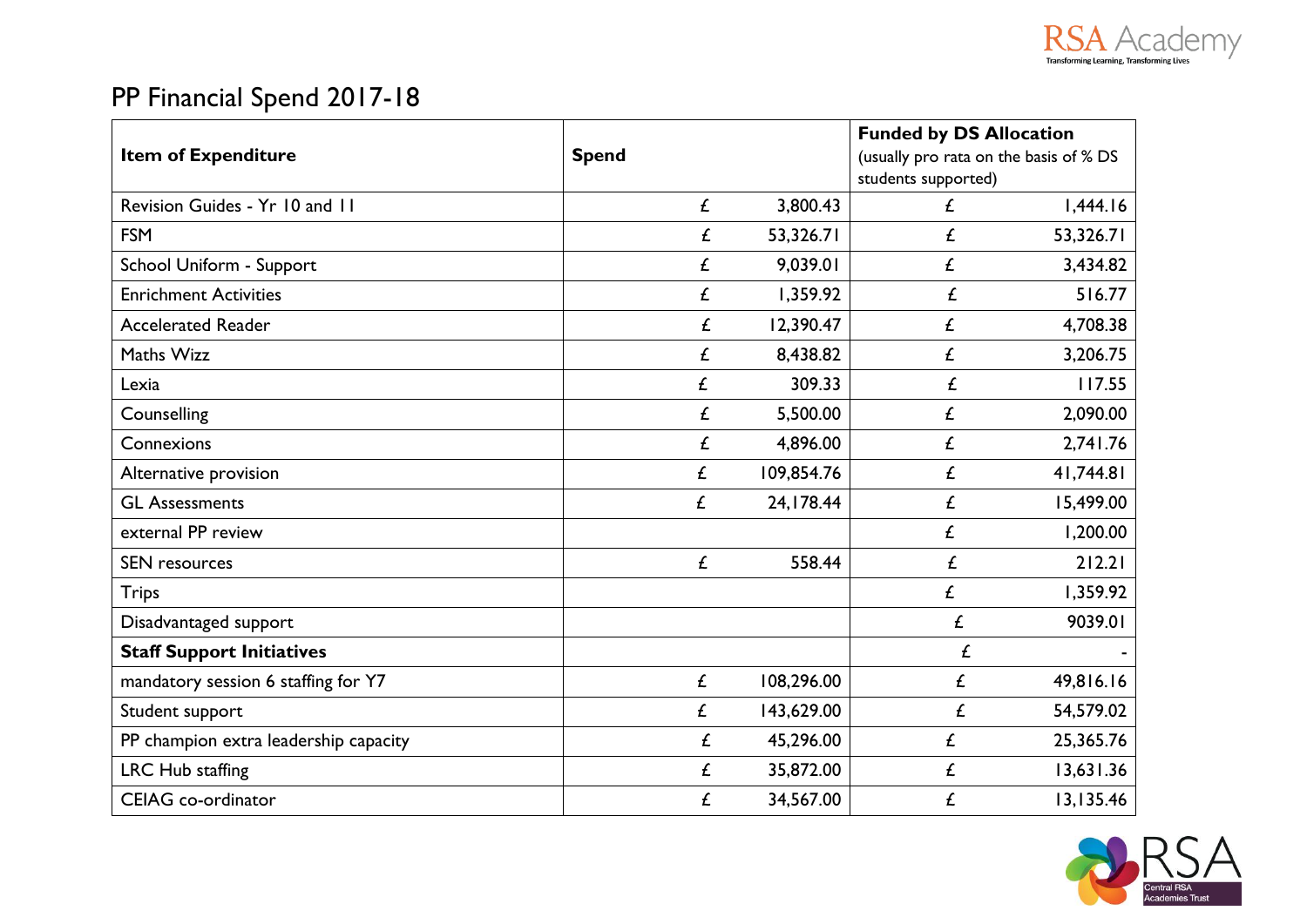

| <b>Student &amp; Family Welfare</b>                                                                                                              | 5,500.00   |           | 2,090.00   |
|--------------------------------------------------------------------------------------------------------------------------------------------------|------------|-----------|------------|
| Ed Psych                                                                                                                                         | 10,925.00  |           | 4,151.50   |
| <b>SENCO</b>                                                                                                                                     | 62,469.29  |           | 23,738.33  |
| LF's                                                                                                                                             | 142,622.59 |           | 54,196.58  |
| TEEP level 1 staff training for all                                                                                                              | 28,956.72  |           | 18,562.00  |
| <b>TOTAL</b>                                                                                                                                     |            |           | 381,346.02 |
| Expenditure in Excess of Income 2017/18<br>As a school we decided to invest above the DS grant monies as it is deemed a priority area to address | -£         | 11,696.02 |            |

# Current Context of disadvantaged students at RSA Academy – September 2018

| <b>Year Group</b>   | <b>Total No: of Students</b> | <b>Non Disadvantaged</b> | <b>Disadvantaged</b> |     |
|---------------------|------------------------------|--------------------------|----------------------|-----|
| Year 7              | 237                          | 156                      | 81                   | 34% |
| Year 8              | 239                          | 139                      | 100                  | 42% |
| Year 9              | 190                          |                          | 79                   | 42% |
| Year 10             | 170                          | l 10                     | 60                   | 35% |
| Year II             | 168                          | l 12                     | 56                   | 33% |
| <b>Total Cohort</b> | 1004                         | 628                      | 376                  | 37% |

| <b>Year Group</b> | <b>Total No: of</b><br><b>Disadvantaged</b><br><b>Students</b> | With KS2<br>Data | <b>SEN</b> | EAL | <b>HPA</b> | Male | <b>Female</b> | <b>LAC</b> |
|-------------------|----------------------------------------------------------------|------------------|------------|-----|------------|------|---------------|------------|
| Year 7            | 81                                                             | 79               | 22         |     | 33         | 38   | 43            |            |
| Year 8            | 100                                                            | 96               | 24         | 6   | 38         | 47   | 53            |            |
| Year 9            | 79                                                             | 75               | 29         | 0   | 24         | 41   | 38            |            |
| Year 10           | 60                                                             | 59               | 13         | 0   | 22         | 28   | 32            |            |
| Year II           | 56                                                             | 53               | 9          |     | 23         | 29   | 27            |            |

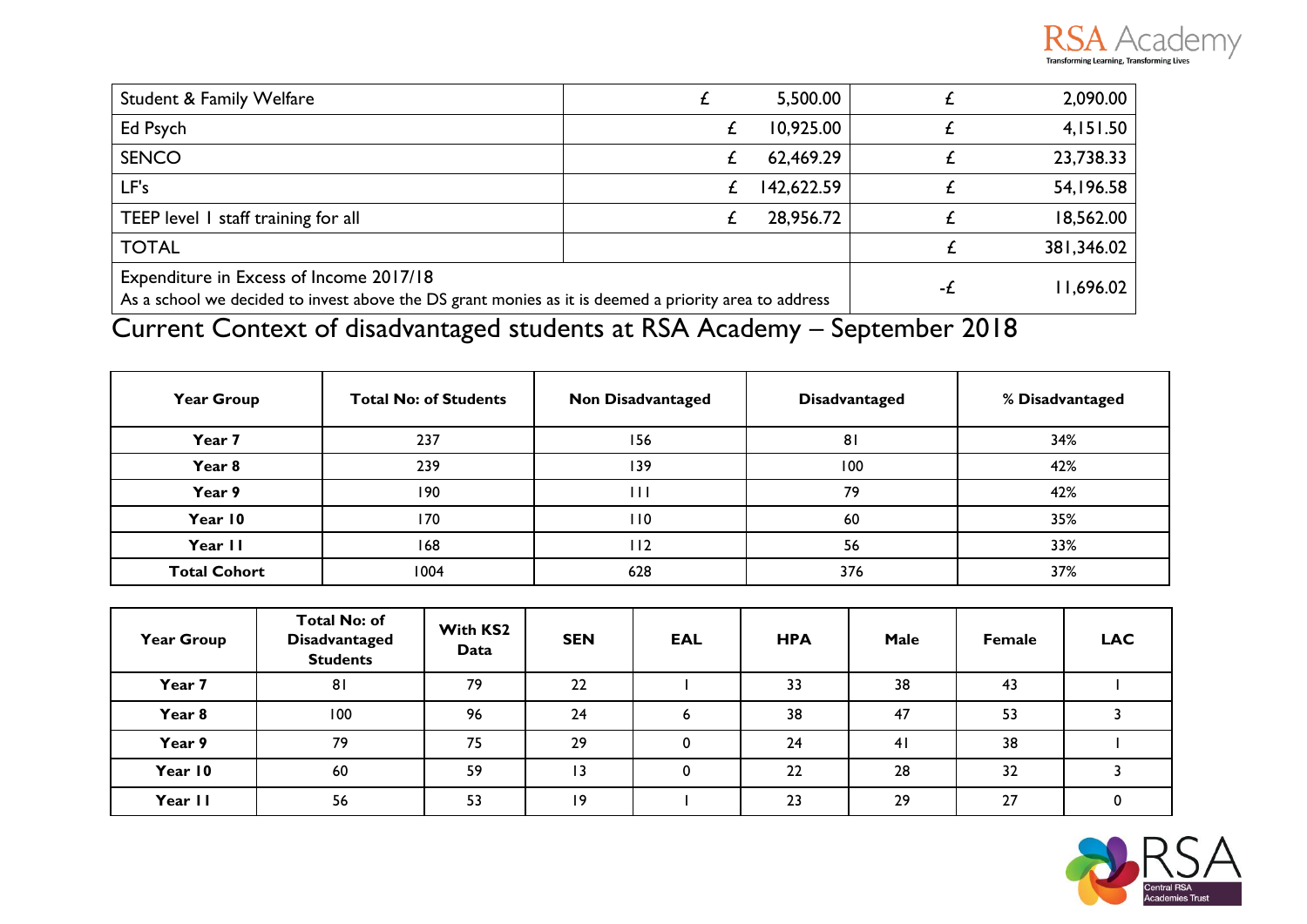

| l otal<br>∟ohor* | $\sim$ $-$<br>376 | 30Z | $\mathbf{10}^{\circ}$<br>1 U / | AC<br>טד | $\sim$<br>כס ו | $\sim$<br>. . |  |
|------------------|-------------------|-----|--------------------------------|----------|----------------|---------------|--|

| <b>Year Group</b>   | <b>Total No: of Non</b><br><b>Disadvantaged</b><br><b>Students</b> | With KS2<br>Data | <b>SEN</b> | <b>EAL</b> | <b>HPA</b> | Male | <b>Female</b> | <b>LAC</b> |
|---------------------|--------------------------------------------------------------------|------------------|------------|------------|------------|------|---------------|------------|
| Year 7              | 156                                                                | 153              | 18         |            | 96         | 84   | 72            |            |
| Year 8              | 139                                                                | 3                |            | 12         | 79         | 69   | 70            |            |
| Year 9              | Ш                                                                  | 105              | 23         |            | 50         | 57   | 54            |            |
| Year 10             | 110                                                                | 105              | 4          |            | 65         | 63   | 47            |            |
| Year II             | 112                                                                | 108              | 13         |            | 67         | 60   | 52            |            |
| <b>Total Cohort</b> | 628                                                                | 602              | 75         | 26         | 357        | 333  | 295           |            |

### Disadvantaged Students Plan 2018-19

Key areas to develop this next year include **Increased** 

### **Monitoring and Support**

A pupil premium review by our school improvement partner will be commissioned in September to identify key areas to action this year moving forwards.

A member of the Senior Leadership team has been appointed PP Champion and ensures all staff are aware of initiatives and programmes funded through the DS grant. There is another member of the leadership team who takes oversight of intervention programmes and manages a cohort of students in year 11 to boost their attainment through one on one meetings, parental engagement and managing additional support.

All middle leaders now present as part of their examination analysis on Disadvantaged Students performance. This is built into half termly meetings with the designated student progress lead, based on data collections across all year groups.

A school target to reduce the progress 8 gap between disadvantaged and non-disadvantaged students has been set for 2018-19;

### **Increased student identification**

Students are named and given to staff in terms of lesson planning, they are identified in seating plans and a PP student first strategy alongside quality teaching for all are being prioritised this year. Individual targets are given for study support, monitoring and intervention.